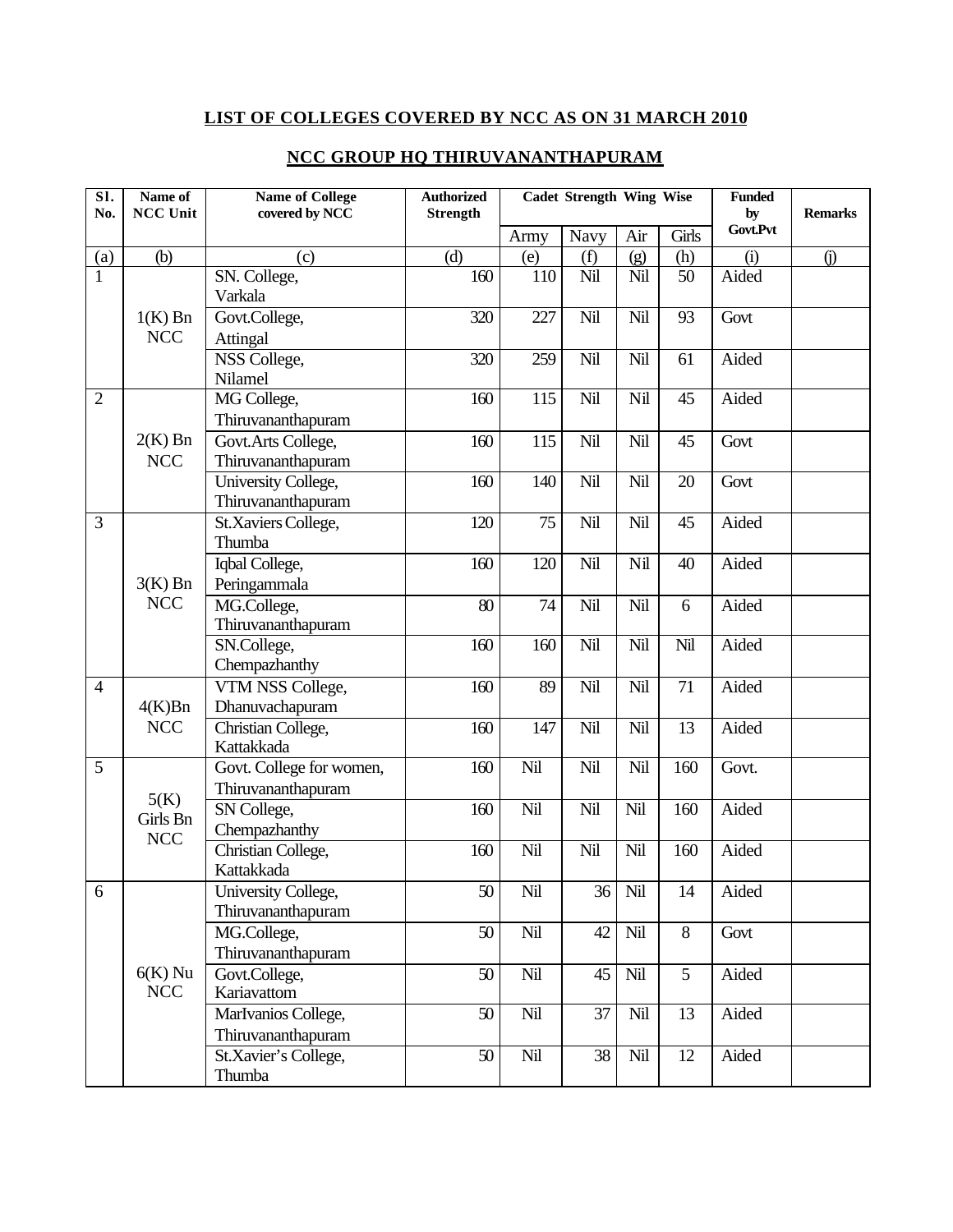| $\overline{7}$ |                  | MarIvanios College,               |                 | Nil | Nil                      |                          |                          | Aided |  |
|----------------|------------------|-----------------------------------|-----------------|-----|--------------------------|--------------------------|--------------------------|-------|--|
|                |                  | Thiruvananthapuram                |                 |     |                          |                          |                          |       |  |
|                |                  | MG.College,                       |                 | Nil | Nil                      |                          |                          | Govt. |  |
|                |                  | Thiruvananthapuram                |                 |     |                          |                          |                          |       |  |
|                |                  | University College,               |                 | Nil | Nil                      |                          |                          | Aided |  |
|                | 1(K) Air         | Thiruvananthapuram                | (Open Quota)200 |     |                          | 139                      | 61                       |       |  |
|                |                  | Govt.Arts College,                |                 | Nil | Nil                      |                          |                          | Aided |  |
|                |                  | Thiruvananthapuram                |                 |     |                          |                          |                          |       |  |
|                |                  | SN College,                       |                 | Nil | Nil                      |                          |                          | Aided |  |
|                |                  | Chempazhanthy                     |                 |     |                          |                          |                          |       |  |
|                |                  | VTM NSS College,                  |                 | Nil | Nil                      |                          |                          | Aided |  |
|                |                  | Dhanuvachapuram                   |                 |     |                          |                          |                          |       |  |
|                | Sqn              | All Saints College,               |                 | Nil | Nil                      |                          |                          | Aided |  |
|                | NCC              |                                   |                 |     |                          |                          |                          |       |  |
|                |                  | Thiruvananthapuram                |                 |     |                          |                          |                          |       |  |
|                |                  | St.Xavier's College,<br>Thumba    |                 | Nil | Nil                      |                          |                          | Aided |  |
|                |                  |                                   |                 |     |                          |                          |                          |       |  |
|                |                  | CPT. Vattiyoorkavu,               |                 | Nil | Nil                      |                          |                          | Aided |  |
|                |                  | Thiruvananthapuram                |                 |     |                          |                          |                          |       |  |
|                |                  | Womens College,                   |                 | Nil | Nil                      |                          |                          | Aided |  |
|                |                  | Thiruvananthapuram                |                 |     |                          |                          |                          |       |  |
|                |                  | KOLLAM, PATHANAMTHITTA, ALAPPUZHA |                 |     |                          |                          |                          |       |  |
| 8              |                  | SN College,                       |                 |     |                          |                          |                          |       |  |
|                |                  | Kollam                            |                 | 160 |                          |                          |                          | Govt. |  |
|                | $7(K)$ Bn<br>NCC | SN College,                       |                 |     |                          |                          |                          |       |  |
|                |                  | Chathannoor                       |                 | 108 |                          |                          |                          | Govt. |  |
|                |                  | FMN College,                      |                 |     |                          |                          |                          |       |  |
|                |                  | Kollam                            |                 | 104 | $\overline{\phantom{a}}$ |                          | $\overline{\phantom{a}}$ | Govt. |  |
|                |                  | MMNSS College,                    |                 |     |                          |                          |                          |       |  |
|                |                  |                                   |                 | 160 |                          |                          |                          | Govt. |  |
|                |                  | Kottiyam                          |                 |     |                          |                          |                          |       |  |
|                |                  | <b>BJM</b> College,               |                 | 58  |                          |                          | $\overline{\phantom{a}}$ | Govt. |  |
|                |                  | Chavara                           |                 |     |                          |                          |                          |       |  |
| 9              | $8(K)$ Bn        | <b>Bishop Moore College,</b>      |                 | 160 |                          |                          |                          | Govt. |  |
|                |                  | Mavelikara                        |                 |     |                          |                          |                          |       |  |
|                |                  | <b>TKMM</b> College,              |                 | 160 |                          |                          | $\overline{\phantom{a}}$ | Govt. |  |
|                | NCC              | Nangiarkulangara                  |                 |     |                          |                          |                          |       |  |
|                |                  | DB College,                       |                 | 160 | $\overline{\phantom{a}}$ | $\overline{\phantom{0}}$ | $\qquad \qquad -$        | Govt. |  |
|                |                  | Sasthamkotta                      |                 |     |                          |                          |                          |       |  |
| 10             | $9(K)$ Bn        | SG College,                       |                 | 107 |                          |                          | 53                       | Govt. |  |
|                | NCC              | Kottarakara                       |                 |     |                          |                          |                          |       |  |
|                |                  | SC College,                       |                 | 107 | $\overline{\phantom{a}}$ | $\overline{\phantom{a}}$ | 53                       | Govt. |  |
|                |                  | Adoor                             |                 |     |                          |                          |                          |       |  |
|                |                  | St.John's College,                |                 | 107 |                          |                          | 53                       | Govt. |  |
|                |                  | Anchal                            |                 |     |                          |                          |                          |       |  |
|                |                  | SN College,                       |                 | 107 |                          |                          | 53                       | Govt. |  |
|                |                  | Punalur                           |                 |     |                          |                          |                          |       |  |